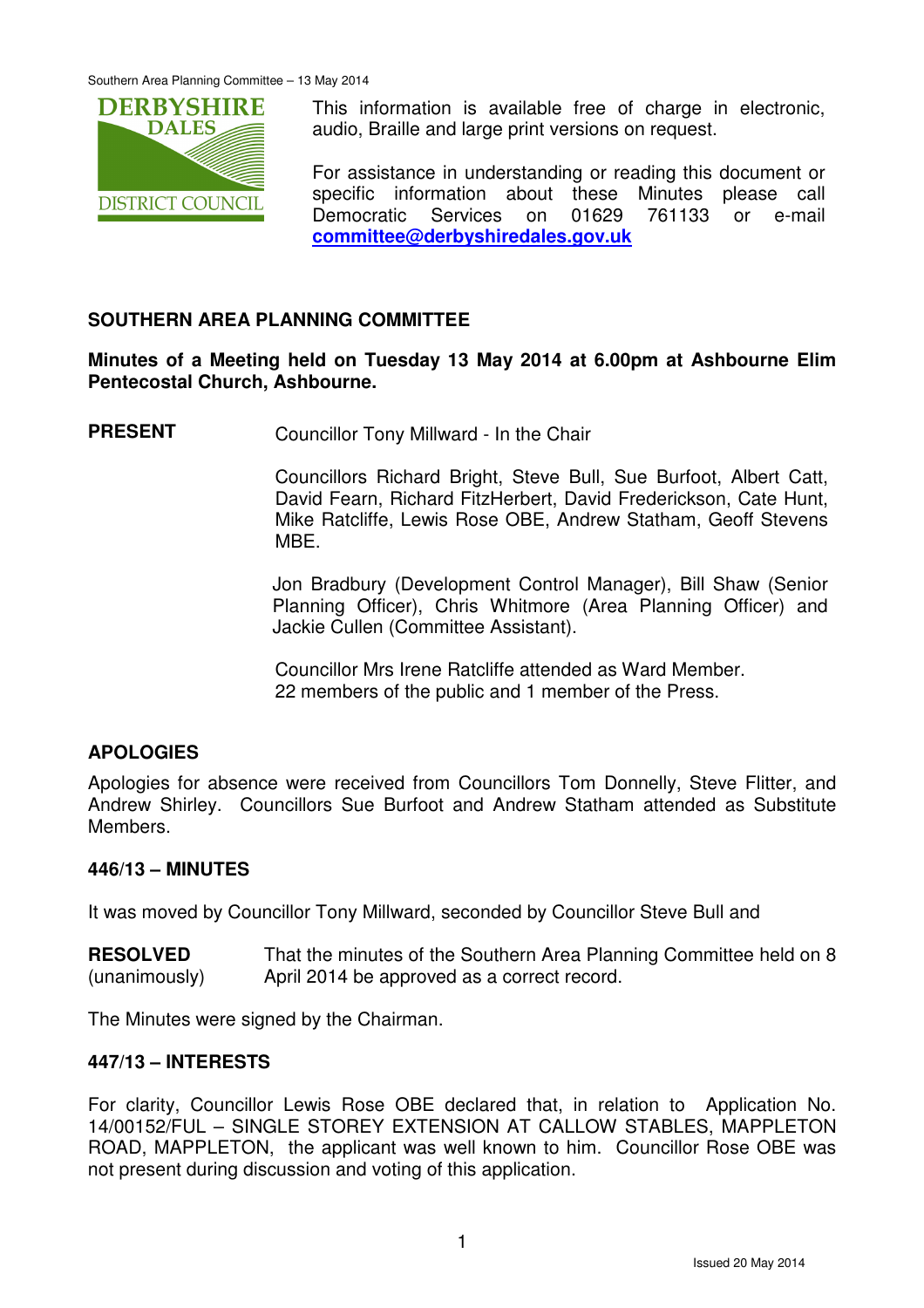Also, Councillor Richard Bright declared that, in relation to Application No. 14/00129/FUL, he lived next door to the applicant. Councillor Bright was not present during discussion and voting of this application.

# **448/13 – APPLICATION NO. 14/00137/FUL – SINGLE STOREY EXTENSION AT 2 STUART CLOSE, ASHBOURNE**

The Committee visited the site prior to the meeting to enable them to assess the impact of the development on the residential amenity of the occupants of the dormer bungalow to the north.

In accordance with the procedure for public participation, Morva Edwards, local resident, spoke against the application.

It was moved by Councillor Lewis Rose, OBE, seconded by Councillor Cate Hunt and

**RESOLVED** (unanimously) That planning permission be granted subject to the condition set out in the report.

The Chairman agreed to amend the order of the Agenda to enable Application No. 14/00009/FUL – CONVERSION AND EXTENSION OF BARNS TO 2 NO. DWELLINGS AT OVERTOWN FARM, OVERTOWN, HOGNASTON, to be considered next.

# **449/13 - APPLICATION NO. 14/00009/FUL – CONVERSION AND EXTENSION OF BARNS TO 2 NO. DWELLINGS AT OVERTOWN FARM, OVERTOWN, HOGNASTON**

Councillor Geoff Stevens, MBE, arrived at 6.12pm during discussion of this item.

The Committee visited the site prior to the meeting to assess the issues involved.

In accordance with the procedure for public participation, Councillor Irene Ratcliffe, Derbyshire County Council Ward Member, spoke against the application.

Correspondence received after preparation of the Agenda was circulated at the meeting.

 It was moved by Councillor Richard Bright, seconded by Councillor David Fearn that planning permission be granted subject to appropriate conditions and the applicant entering into a planning obligation agreement under Section 106 of the Town and Country Planning Act 1990 to secure payment of the affordable housing contribution.

An amendment was moved by Councillor Lewis Rose and seconded by Councillor Albert Catt, as follows:

> That a decision be deferred pending receipt of an independent assessment of the highway impact of the development.

The Committee voted on the amendment as follows: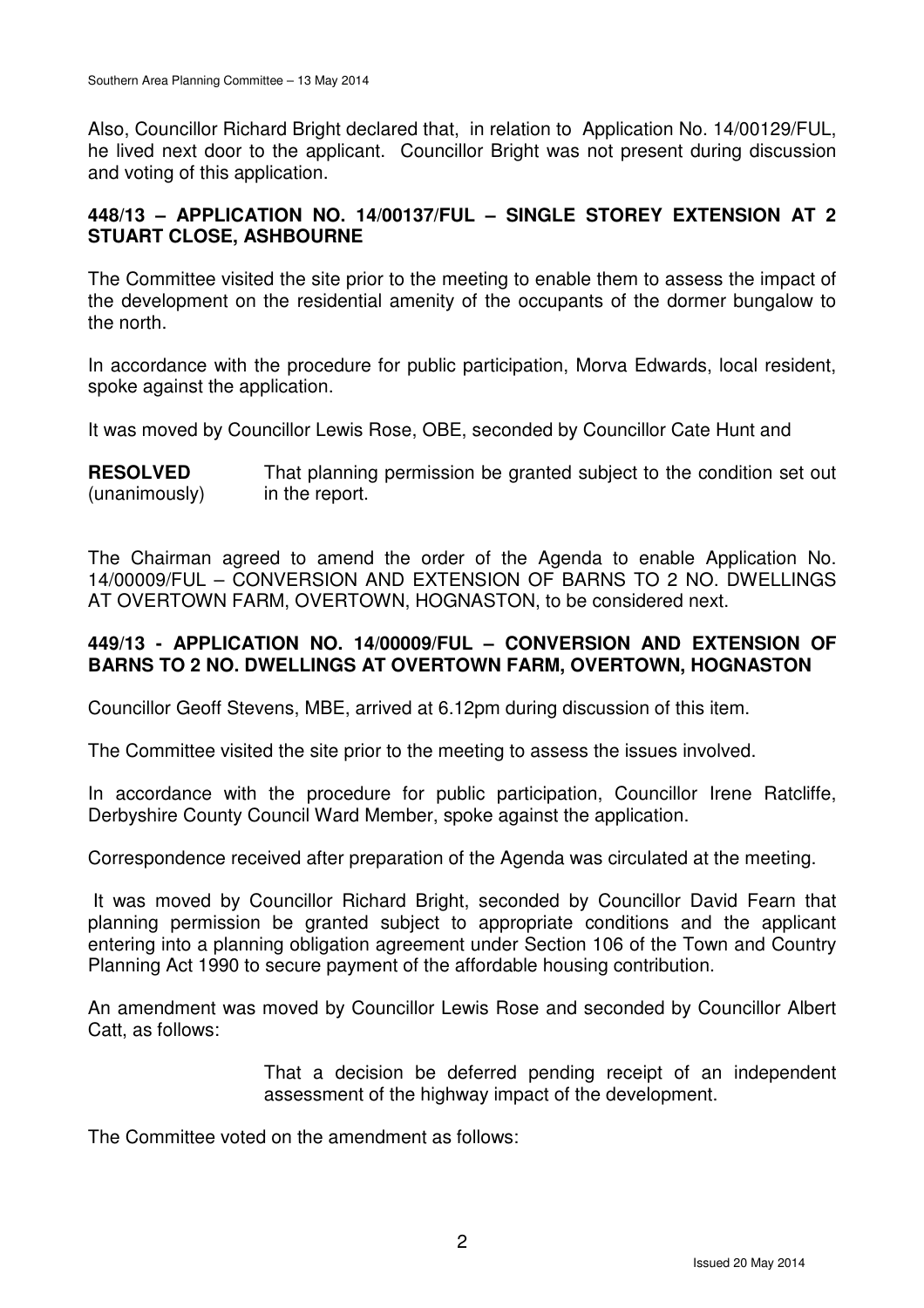#### **Voting:**

| In favour   | 4            |
|-------------|--------------|
| Against     | 8            |
| Abstentions | $\mathbf{I}$ |

The Chairman declared the amendment lost.

The Committee then voted on the substantive motion, as follows:

It was moved by Councillor Richard Bright, seconded by Councillor David Fearn and

**RESOLVED** That planning permission be granted subject to appropriate conditions and the applicant entering into a planning obligation agreement under Section 106 of the Town and Country Planning Act 1990 to secure payment of the affordable housing contribution.

**Voting:** In favour Against **Abstentions** 9 3  $\Omega$ 

The Chairman declared the motion carried.

#### **450/13 – APPLICATION NO. 14/00106/FUL – CHANGE OF USE OF SHOP (USE CLASS A1) TO RESTAURANT (USE CLASS A3) AT ASHBOURNE BOOK SHOP, 25 DIG STREET, ASHBOURNE**

The Committee visited the site prior to the meeting to enable them to assess the issues involved.

In accordance with the procedure for public participation, Mr Mohammed Ahmed, owner of an Ashbourne restaurant, Mr J Whittington, Director of an Ashbourne restaurant, Mr John Barrs, on behalf of Ashbourne Town Council, and Nigel Brown, owner of adjoining business, spoke against the application.

It was moved by Councillor Cate Hunt, seconded by Councillor David Fearn and

**RESOLVED** That planning permission be granted subject to conditions as set out in the report.

**Voting:** For Against **Abstentions** 12  $\Omega$ 1

# **451/13 – APPLICATION NO. 14/00152/FUL – SINGLE STOREY SIDE EXTENSION AT CALLOW STABLES, MAPPLETON ROAD, MAPPLETON**

Councillor Lewis Rose, was not present during discussion and voting of this item.

The Committee visited the site prior to the meeting to assess the impact of the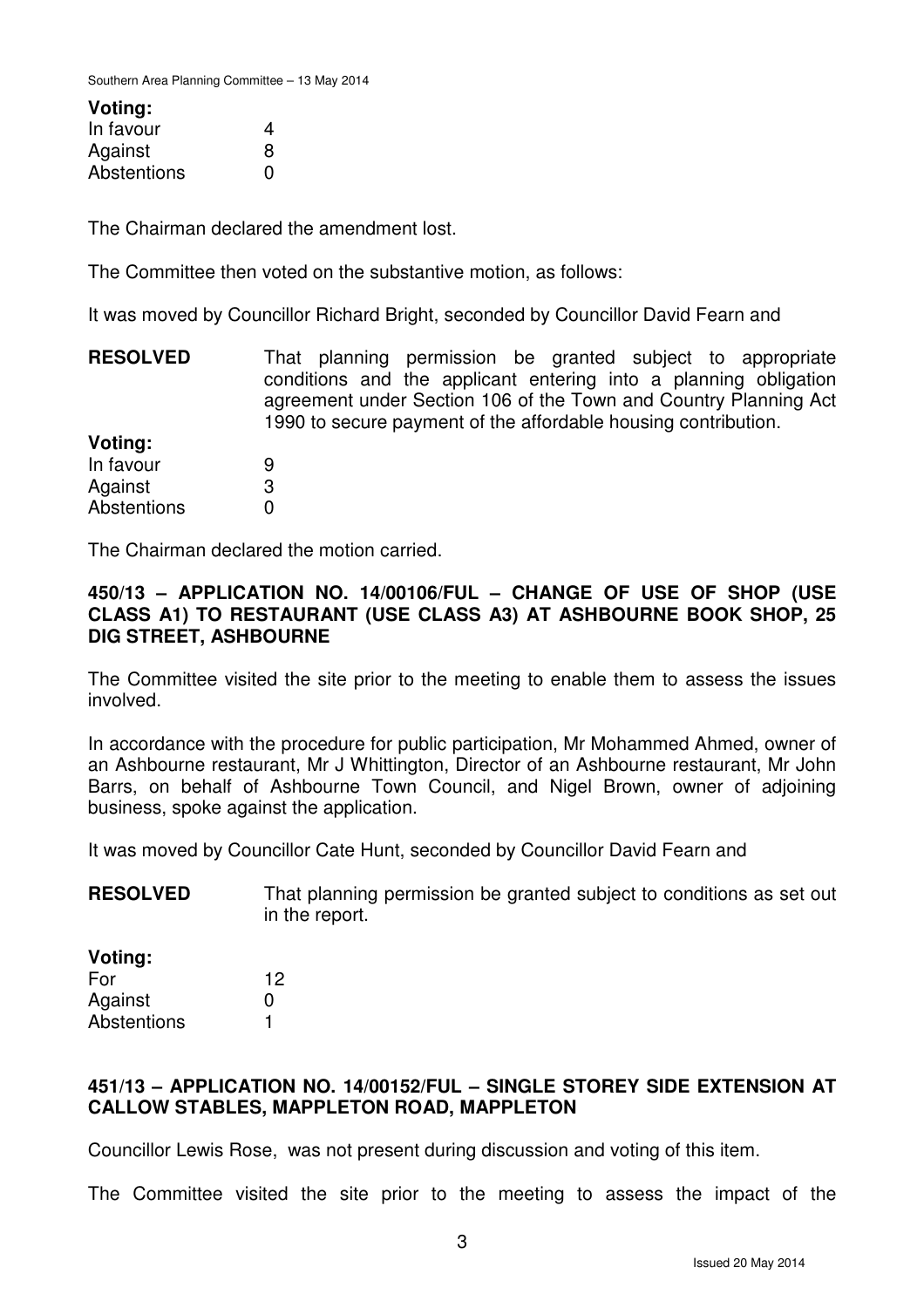Southern Area Planning Committee – 13 May 2014

development on the character and appearance of the building.

In accordance with the procedure for public participation, Mr David Spencer, applicant, spoke in favour of the application.

It was moved by Councillor Richard FitzHerbert seconded by Councillor Albert Catt and

**RESOLVED** That planning permission be granted for the following reason:

That this extension would not be an incongruous addition to the property, and does not conflict with policies SF5 and H2.

| Voting:     |    |
|-------------|----|
| In favour   | 10 |
| Against     | 2  |
| Abstentions | O  |

The Chairman declared the motion carried.

# **452/13 – APPLICATION NO. 14/00129/FUL - ERECTION OF 10KW WIND TURBINE (15.0 metres to hub and 18.5 metres to blade tip) AT MULINO LODGE, KNIVETON**

Councillor Richard Bright was not present during discussion and voting of this item.

The Committee visited the site prior to the meeting to assess the impact of the development on its surroundings.

In accordance with the procedure for public participation, Mrs S Monteith, Atlow Parish Council, spoke against the application. Mr Dominic Cooney, Mr Edward Sears, Mr Christopher Stait and Mr David Short, local residents, and Mr Craig Barks, applicant, spoke in favour of the application.

The Committee were advised that the applicant had now provided details relevant to Condition 4 in the Officer's Recommendation, such that the turbine model was a smaller version and could be delivered on a normal sized lorry. In view of this update, it was suggested that Condition 4 be removed.

The Committee were also advised that with regard to Condition 5, the applicant had now provided details of hedgerow and hedgerow trees, which were acceptable to the Local Planning Authority. As such, Condition 5 should be amended to read:

"5. The hedgerow and hedgerow trees are to be planted in accordance with the schedule submitted by the Applicant, to recreate a field boundary to the east of the turbines. The planting shall be carried out in the first available planting season after the commencement of development. Any trees or hedge plants which within a period of 5 years of planting are removed, die or become seriously damaged or diseased shall be replaced in the next planting season with others of similar size and species unless otherwise agreed in writing by the Local Planning Authority."

It was moved by Councillor Lewis Rose, OBE, seconded by Councillor Sue Burfoot and